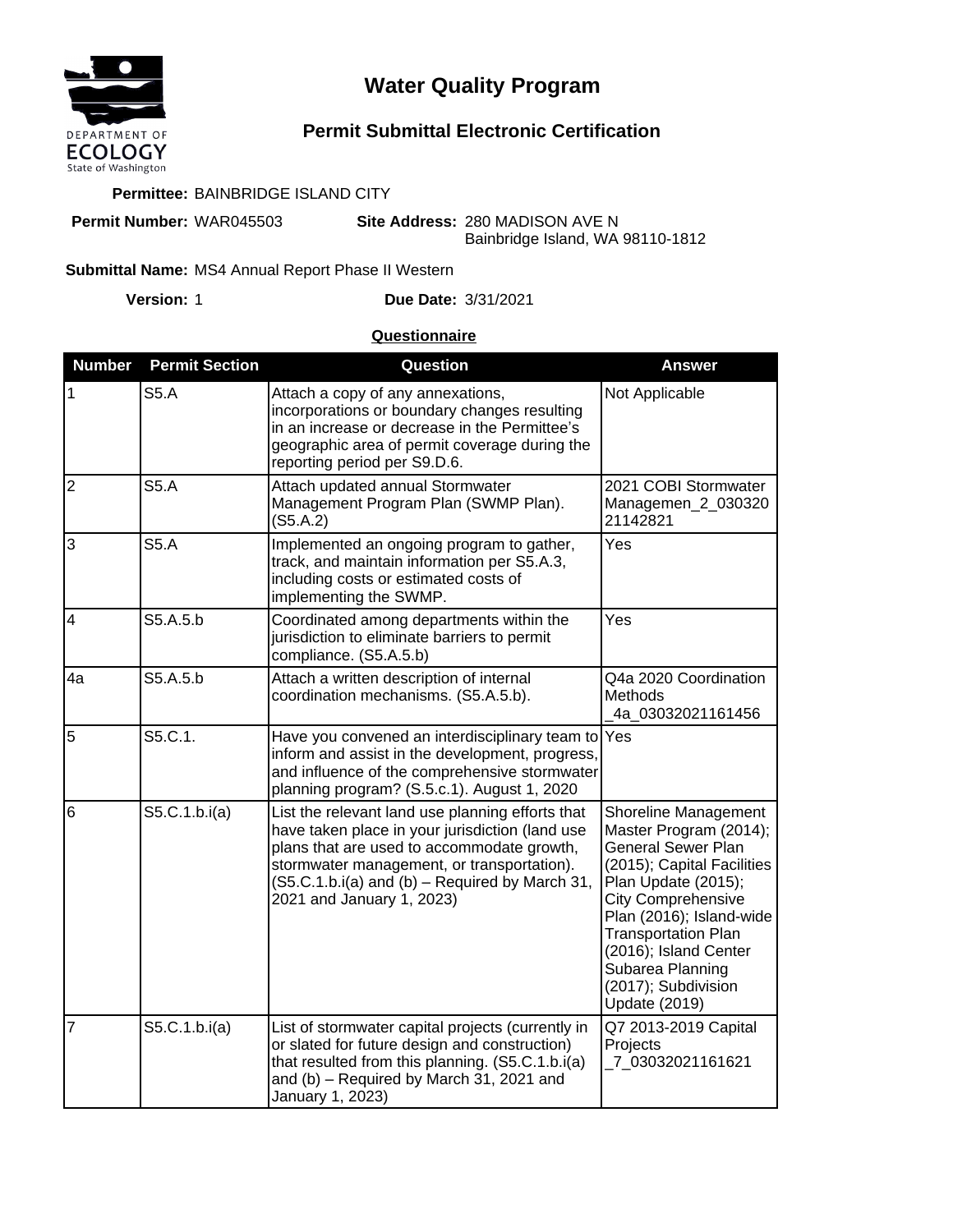| $\overline{8}$ | S5.C.1.b.i(a) | Describe watershed protection measures<br>associated with stormwater management and<br>land use planning actions that resulted from<br>this planning. $(S5.C.1.b.i(a)$ and $(b)$ - Required<br>by March 31, 2021 and January 1, 2023)                                                                                                                                                                                                     | <b>Critical Areas Ordinance</b><br>- Aquifer Recharge<br>Protection Area (2018);<br><b>Site Assessment</b><br>Review and Low Impact<br>Development<br>Requirements (2017);<br><b>Shoreline Master</b><br>Program (2014)                                                                                                                                                                                                                                                                                                                                                                                                                                                                        |
|----------------|---------------|-------------------------------------------------------------------------------------------------------------------------------------------------------------------------------------------------------------------------------------------------------------------------------------------------------------------------------------------------------------------------------------------------------------------------------------------|------------------------------------------------------------------------------------------------------------------------------------------------------------------------------------------------------------------------------------------------------------------------------------------------------------------------------------------------------------------------------------------------------------------------------------------------------------------------------------------------------------------------------------------------------------------------------------------------------------------------------------------------------------------------------------------------|
| $\overline{9}$ | S5.C.1.b.i(a) | Were land acquisitions identified (or are<br>planning ahead for) that are useful for<br>stormwater facilities to accommodate growth or<br>to better serve an existing developed area?<br>(S5.C.1.b.i(a) and (b) – Required by March 31,<br>2021 and January 1, 2023)                                                                                                                                                                      | <b>No</b>                                                                                                                                                                                                                                                                                                                                                                                                                                                                                                                                                                                                                                                                                      |
| 10             | S5.C.1.b.i(a) | Identified corrective actions, in addition to the<br>minimum requirements of the Municipal<br>Stormwater Permits, to control or treat<br>municipal stormwater discharges that pollute<br>waters of the State (e.g. Limits to impervious<br>cover added to any zoning districts, regional<br>facility planning, minimization of vegetation<br>loss, etc.)? $(S5.C.1.b.i(a)$ and $(b)$ – Required by<br>March 31, 2021 and January 1, 2023) | Yes                                                                                                                                                                                                                                                                                                                                                                                                                                                                                                                                                                                                                                                                                            |
| 10a            | S5.C.1.b.i(a) | If yes, briefly describe and list relevant plan or<br>code sections, if applicable.                                                                                                                                                                                                                                                                                                                                                       | Growth and<br>infrastructure impact<br>mitigation through BIMC<br>15.30 - Transportation<br>Impact Fees;<br>Impervious limit<br>thresholds triggering<br>Minimum Requirements<br>exceeding City adopted<br>2014 Western<br><b>Washington Stormwater</b><br>Manual standards<br>through BIMC $15.19 -$<br>Site Assessment<br>Review; BIMC 15.20 -<br>Surface Water and<br>Stormwater<br>Management; BIMC<br>15.21 - Stormwater<br><b>Facility Maintenance</b><br>Program; BIMC 16.20 -<br>Tree and native<br>vegetation retention<br>through Critical Areas<br>Ordinance; thoughtful<br>shoreline development<br>and management<br>through BIMC $- 16.12$<br><b>Shoreline Master</b><br>Program |
| 11             | S5.C.1.b.i(a) | Updates to goals and policies related to<br>investment in stormwater management<br>facilities/BMPs? (yes/no) (S5.C.1.b.i(a) and (b)<br>- Required by March 31, 2021 and January 1,<br>2023)                                                                                                                                                                                                                                               | No                                                                                                                                                                                                                                                                                                                                                                                                                                                                                                                                                                                                                                                                                             |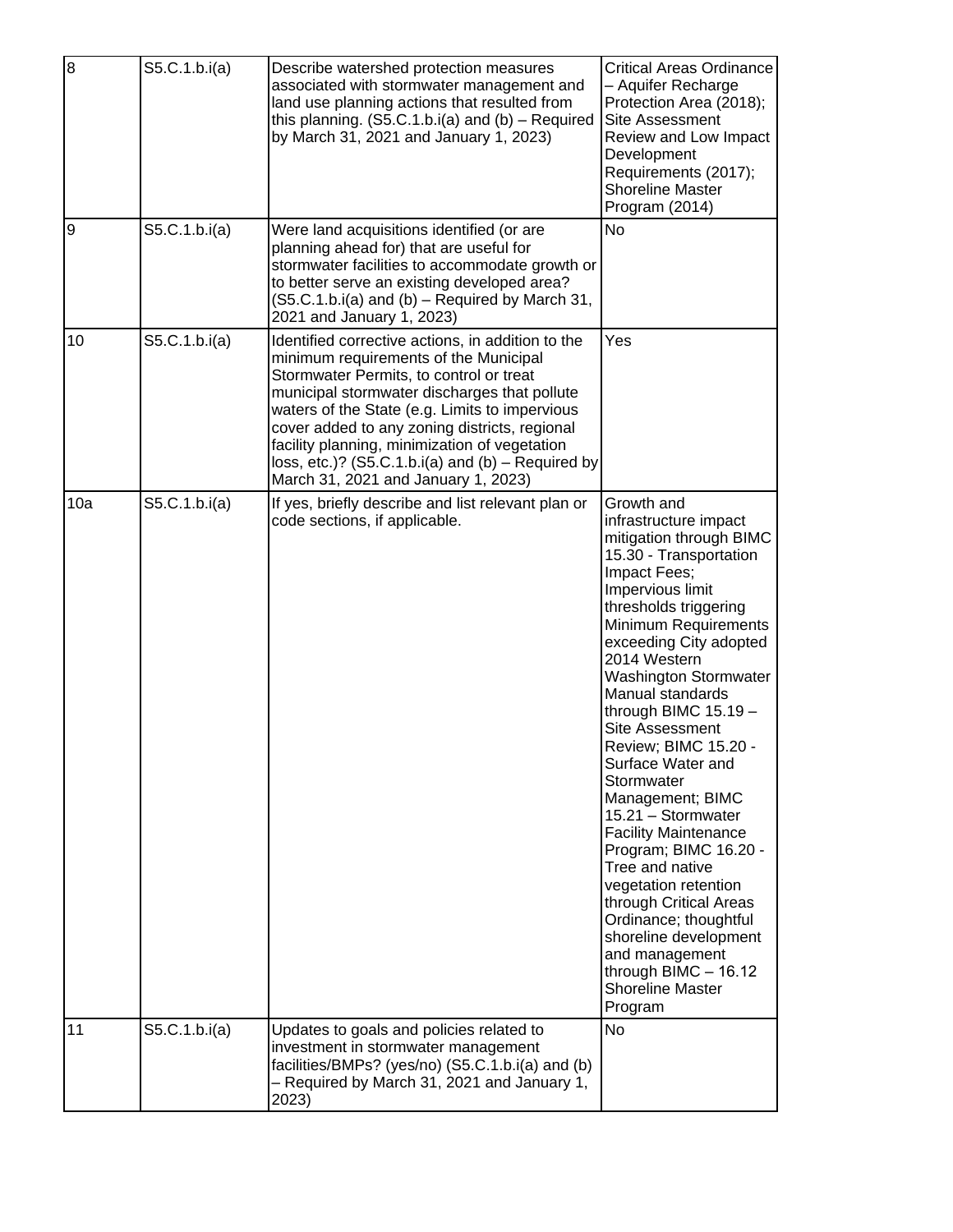| 12              | S5.C.1.b.i(a) | Does the long-range plan identify the location<br>and existing capacity of the stormwater<br>facilities owned or operated by the permittee<br>and show which of those stormwater facilities<br>have unused capacity? (yes/no) (S5.C.1.b.i(a)<br>and (b) - Required by March 31, 2021 and<br>January 1, 2023)                                              | <b>No</b>                                                                                                                                              |
|-----------------|---------------|-----------------------------------------------------------------------------------------------------------------------------------------------------------------------------------------------------------------------------------------------------------------------------------------------------------------------------------------------------------|--------------------------------------------------------------------------------------------------------------------------------------------------------|
| 12a             | S5.C.1.b.i(a) | Do these stormwater facility locations impact<br>where housing, or other types of development,<br>are projected to be located or influence the<br>acquisition of land? (if yes, how?)                                                                                                                                                                     | n/a                                                                                                                                                    |
| 12 <sub>b</sub> | S5.C.1.b.i(a) | Does the long-range plan identify a lack of<br>facilities and the potential impacts of existing or<br>new development to those areas and receiving<br>waters?                                                                                                                                                                                             | <b>No</b>                                                                                                                                              |
| 12c             | S5.C.1.b.i(a) | Any new proposed locations and capacities of<br>stormwater facilities needed for the timeframe<br>of the plan?                                                                                                                                                                                                                                            | No                                                                                                                                                     |
| 13              | S5.C.1.b.i(a) | Based on the projected population densities<br>and distribution of growth over the planning<br>period, describe how stormwater runoff impacts<br>are forecasted. Does stormwater management<br>information (including water quality) direct<br>where growth is directed? (S5.C.1.b.i(a) and<br>$(b)$ – Required by March 31, 2021 and<br>January 1, 2023) | <b>No</b>                                                                                                                                              |
| 15              | S5.C.1.c      | Continue to design and implement local<br>development-related codes, rules, standards,<br>or other enforceable documents to minimize<br>impervious surfaces, native vegetation loss,<br>and stormwater runoff, where feasible? See<br>S5.C.1.c.i. (Required annually)                                                                                     | <b>No</b>                                                                                                                                              |
| 16              | S5.C.1.c      | From the assessment described in S5.C.1.c.i<br>(a), did you identify any administrative or<br>regulatory barriers to implementation of LID<br>Principles or LID BMPs? (Required annually)                                                                                                                                                                 | No                                                                                                                                                     |
| 20              | S5.C.2        | Did you choose to adopt one or more elements<br>of a regional program? (S5.C.2)                                                                                                                                                                                                                                                                           | Yes                                                                                                                                                    |
| 20a             | S5.C.2        | If yes, list the elements, and the regional<br>program.                                                                                                                                                                                                                                                                                                   | The City has adopted all<br>the elements through a<br>regional program and<br>ILA contract with West<br>Sound Stormwater<br>Outreach Group<br>(WSSOG). |
| 21              | S5.C.2        | Attach a description of general awareness<br>efforts conducted, including your target<br>audiences and subject areas, per S5.C.2.a.i.                                                                                                                                                                                                                     | 2020 WSSOG &<br><b>STORM Activities</b><br>21_03032021162552                                                                                           |
| 22              | S5.C.2        | Conducted an evaluation of the effectiveness<br>of the ongoing behavior change program and<br>documented recommendations as outlined in<br>S.5.C.2.a.ii(b). (Required no later than July 1,<br>2020)                                                                                                                                                      | Yes                                                                                                                                                    |
| 24              | S5.C.2        | Began implementing strategy outlined in<br>$S.5.C.2.a.ii(c)$ (S5.C.2.a.ii(d) – Required by<br>April 1, 2021)                                                                                                                                                                                                                                              | Yes                                                                                                                                                    |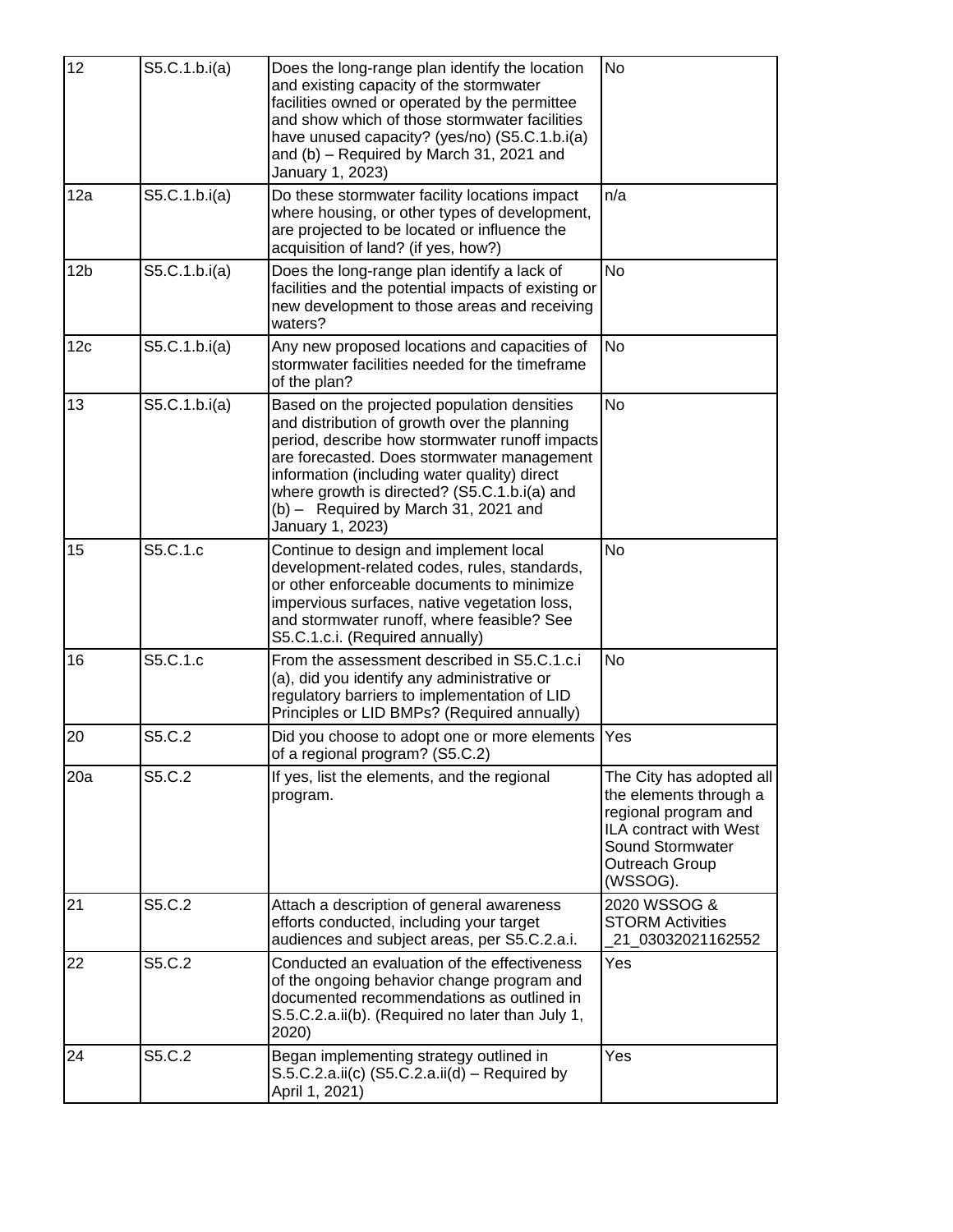| 26  | S5.C.2  | Promoted stewardship opportunities (or<br>partnered with others) to encourage resident<br>participation in activities such as those<br>described in S5.C.2.a.iii.                                                                                                                | Yes                                                                                                                                                                                                                                                                                                                                                                                                                                                                                                                                                                                                      |
|-----|---------|----------------------------------------------------------------------------------------------------------------------------------------------------------------------------------------------------------------------------------------------------------------------------------|----------------------------------------------------------------------------------------------------------------------------------------------------------------------------------------------------------------------------------------------------------------------------------------------------------------------------------------------------------------------------------------------------------------------------------------------------------------------------------------------------------------------------------------------------------------------------------------------------------|
| 26a | S5.C.2  | Attach a list of stewardship opportunities<br>provided.                                                                                                                                                                                                                          | 2020 Stewardship<br>Opportunities_26a_030<br>32021162552                                                                                                                                                                                                                                                                                                                                                                                                                                                                                                                                                 |
| 27  | S5.C.3. | Describe in Comments field the opportunities<br>created for the public, including overburdened<br>communities, to participate in the decision-<br>making processes involving the development,<br>implementation, and updates of the Permittee's<br>SWMP and the SMAP. (S5.C.3.a) | The City creates<br>opportunities for the<br>public by soliciting input<br>on the SWMP Plan<br>through Water<br>Resources Listerv and<br>the City's website.<br>Opportunities also exist<br>through City<br>government meetings<br>and online community<br>forums such as: City<br>Council, Committee,<br>Ward, and Citizen<br><b>Advisory Committee</b><br>Meetings; City of<br>Bainbridge Island<br>Facebook Page,<br>Bainbridge Island<br>Nextdoor Page, and City<br>of Bainbridge Island<br>SeeClickFix. The City<br>has not begun<br>developing a SMAP yet,<br>but will accept input at<br>anytime. |
| 28  | S5.C.3. | Posted the updated SWMP Plan and latest<br>annual report on your website no later than<br>May 31. (S5.C.3.b)                                                                                                                                                                     | Yes                                                                                                                                                                                                                                                                                                                                                                                                                                                                                                                                                                                                      |
| 28a | S5.C.3. | List the website address in Comments field.                                                                                                                                                                                                                                      | https://www.bainbridgew<br>a.gov/stormwater                                                                                                                                                                                                                                                                                                                                                                                                                                                                                                                                                              |
| 29  | S5.C.4. | Maintained a map of the MS4 including the<br>requirements listed in S5.C.4.a.i-vii?                                                                                                                                                                                              | Yes                                                                                                                                                                                                                                                                                                                                                                                                                                                                                                                                                                                                      |
| 30  | S5.C.4. | Started mapping outfall size and material in<br>accordance with S5.C.4.b.i? (Required no later<br>than January 1, 2020)                                                                                                                                                          | Yes                                                                                                                                                                                                                                                                                                                                                                                                                                                                                                                                                                                                      |
| 30a | S5.C.4. | Attach a spreadsheet that lists the known<br>outfalls' size and material(s).                                                                                                                                                                                                     | Outfalls_Discharge<br>Points_2020_30a_0106<br>2021162747                                                                                                                                                                                                                                                                                                                                                                                                                                                                                                                                                 |
| 31  | S5.C.4. | Completed mapping connections to private<br>storm sewers in accordance with S5.C.4.b.ii?<br>(Required no later than August 1, 2023)                                                                                                                                              | Not Applicable                                                                                                                                                                                                                                                                                                                                                                                                                                                                                                                                                                                           |
| 32  | S5.C.4. | Developed an electronic format for map, with<br>fully described mapping standards in<br>accordance with S5.C.4.c? (Required no later<br>than August 1, 2021)                                                                                                                     | Not Applicable                                                                                                                                                                                                                                                                                                                                                                                                                                                                                                                                                                                           |
| 33  | S5.C.5  | Informed public employees, businesses, and<br>the general public of hazards associated with<br>illicit discharges and improper disposal of<br>waste? (S5.C.5.b)                                                                                                                  | Yes                                                                                                                                                                                                                                                                                                                                                                                                                                                                                                                                                                                                      |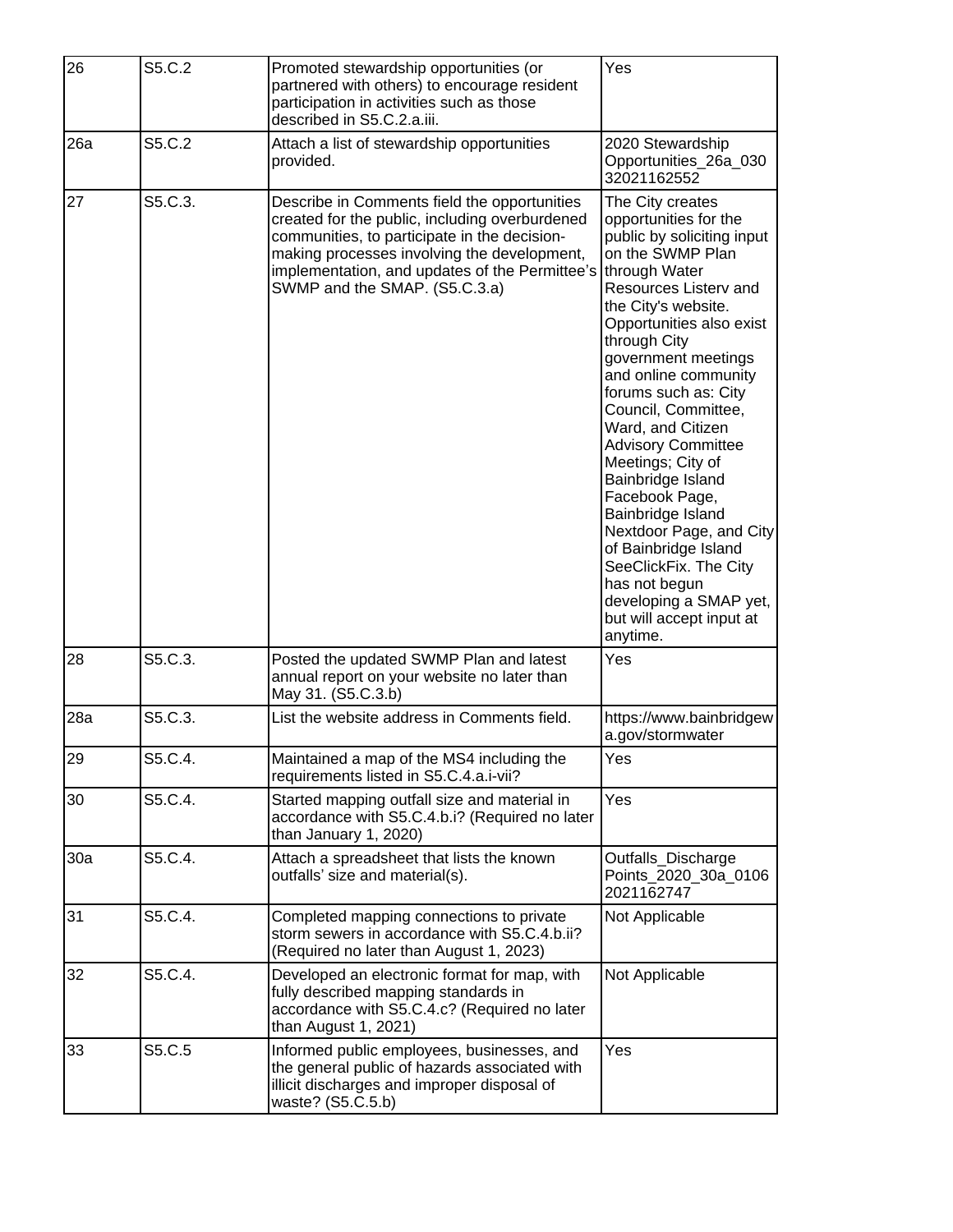| 33a | S5.C.5 | Actions taken to inform public employees,<br>businesses, and the general public of hazards<br>associated with illicit discharges and improper<br>disposal of waste. | The City informs staff,<br>businesses, and the<br>general public of<br>hazards associated with<br>illicit discharges and<br>improper disposal of<br>waste through policies,<br>codes, procedures,<br>training programs, and<br>education and outreach<br>activities (for a complete<br>list of those activities<br>see SWMP Plan section<br>$S5.C.2$ ).                |
|-----|--------|---------------------------------------------------------------------------------------------------------------------------------------------------------------------|------------------------------------------------------------------------------------------------------------------------------------------------------------------------------------------------------------------------------------------------------------------------------------------------------------------------------------------------------------------------|
| 34  | S5.C.5 | Implemented an ordinance or other regulatory<br>mechanism to effectively prohibit non-<br>stormwater, illicit discharges as described in<br>S5.C.5.c.               | Yes                                                                                                                                                                                                                                                                                                                                                                    |
| 35  | S5.C.5 | Implemented procedures for conducting illicit<br>discharge investigations in accordance with<br>S5.C.5.d.i.                                                         | Yes                                                                                                                                                                                                                                                                                                                                                                    |
| 35a | S5.C.5 | Cite field screening methodology in Comments<br>field.                                                                                                              | <b>Illicit Discharge</b><br>Detection and<br>Elimination: A Guidance<br>Manual for Program<br>Development and<br><b>Technical Assessments,</b><br><b>Center for Watershed</b><br>Protection, October<br>2004 & Illicit Connection<br>and Illicit Discharge<br>Field Screening and<br>Source Tracing<br>Guidance Manual,<br>Herrera Environmental<br>Consultants, 2013. |
| 36  | S5.C.5 | Percentage of MS4 coverage area screened in<br>the reporting year per S5.C.5.d.i. (Required to<br>screen 12% on average each year.)                                 | 55                                                                                                                                                                                                                                                                                                                                                                     |
| 36a | S5.C.5 | Cite field screening techniques used to<br>determine percent of MS4 screened.                                                                                       | MS4 catch basin, inlet,<br>and flow control and<br>treatment facility<br>inspections, operations<br>and maintenance, and<br>IDDE investigations.                                                                                                                                                                                                                       |
| 37  | S5.C.5 | Percentage of total MS4 screened from permit<br>effective date through the end of the reporting<br>year. (S5.C.5.d.i.)                                              | 55                                                                                                                                                                                                                                                                                                                                                                     |
| 38  | S5.C.5 | Describe how you publicized a hotline<br>telephone number for public reporting of spills<br>and other illicit discharges in the Comments<br>field. (S5.C.5.d.ii)    | City website, City Hall<br>displays and front<br>counter.                                                                                                                                                                                                                                                                                                              |
| 39  | S5.C.5 | Implemented an ongoing illicit discharge<br>training program for all municipal field staff per<br>S5.C.5.d.iii.                                                     | Yes                                                                                                                                                                                                                                                                                                                                                                    |
| 40  | S5.C.5 | Implemented an ongoing program to<br>characterize, trace, and eliminate illicit<br>discharges into the MS4 per S5.C.5.e.                                            | Yes                                                                                                                                                                                                                                                                                                                                                                    |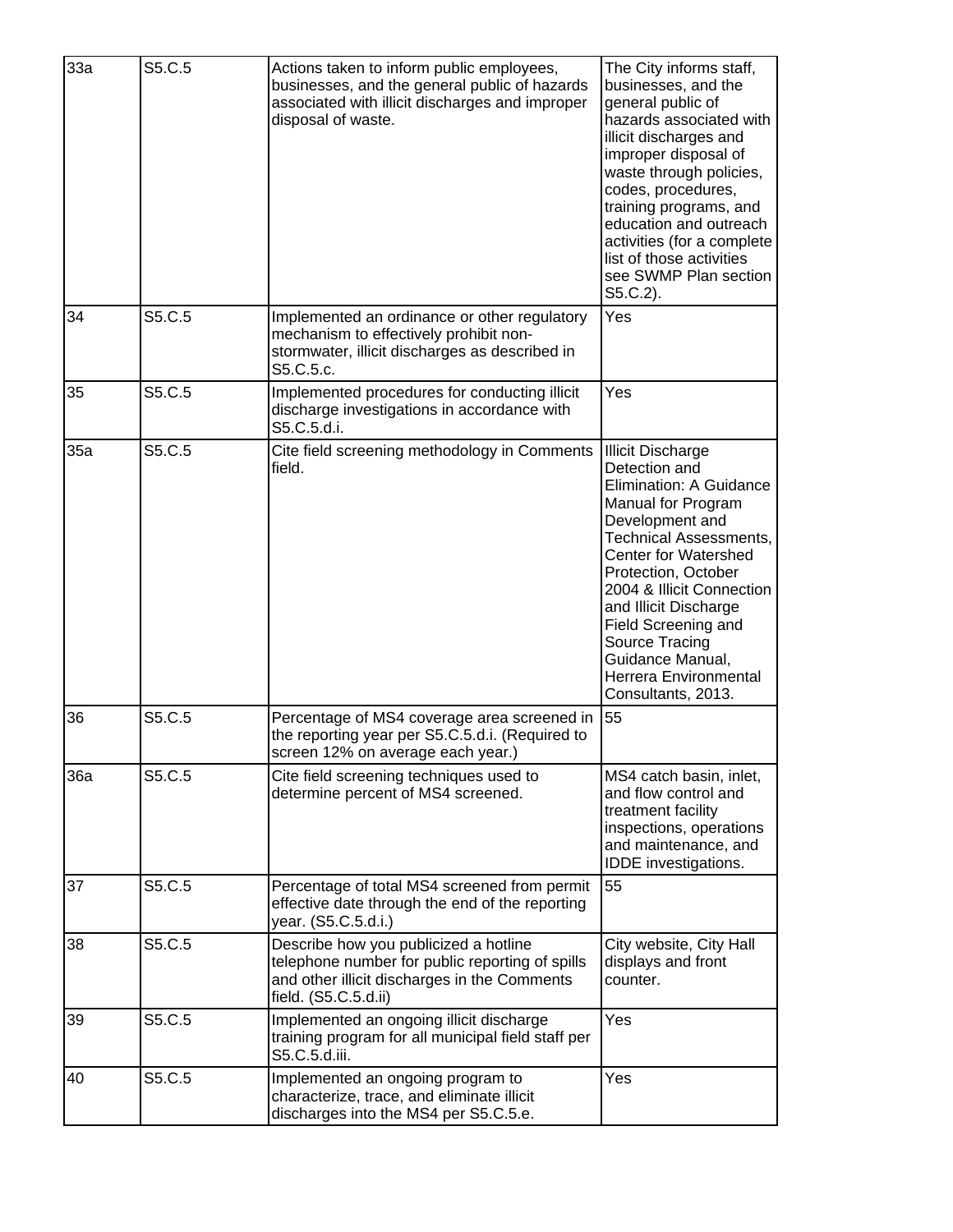| 41  | S5.C.5  | Municipal illicit discharge detection staff are<br>trained to conduct illicit discharge detection and<br>elimination activities as described in S5.C.5.f.                                                                                                                                                                                                        | Yes                                                 |
|-----|---------|------------------------------------------------------------------------------------------------------------------------------------------------------------------------------------------------------------------------------------------------------------------------------------------------------------------------------------------------------------------|-----------------------------------------------------|
| 42  | S5.C.5  | Attach a report with data describing the actions<br>taken to characterize, trace, and eliminate each<br>illicit discharge reported to, or investigated by,<br>the Permittee as described in S5.C.5.g. The<br>submittal must include all of the applicable<br>information and must follow the instructions,<br>timelines, and format described in Appendix<br>12. | WAR045503-2020-<br>ImportedIDDEs_030920<br>21091207 |
| 43  | S5.C.6. | Implemented an ordinance or other<br>enforceable mechanism to effectively address<br>runoff from new development, redevelopment,<br>and construction sites per the requirements of<br>S5.C.6.b.i-iii.                                                                                                                                                            | Yes                                                 |
| 44  | S5.C.6. | Revised ordinance or other enforceable<br>mechanism to effectively address runoff from<br>new development, redevelopment, and<br>construction sites per the requirements of<br>S5.C.6.b.i-iii. (Required no later than June 30,<br>2022)                                                                                                                         | Not Applicable                                      |
| 45  | S5.C.6. | Number of adjustments granted to the<br>minimum requirements in Appendix 1.<br>(S5.C.6.b.i. and Section 5 of Appendix 1)                                                                                                                                                                                                                                         | $\overline{0}$                                      |
| 46  | S5.C.6. | Number of exceptions/variances granted to the<br>minimum requirements in Appendix 1.<br>(S5.C.6.b.i., and Section 6 of Appendix 1)                                                                                                                                                                                                                               | 0                                                   |
| 47  | S5.C.6. | Reviewed Stormwater Site Plans for all<br>proposed development activities that meet the<br>thresholds adopted pursuant to S5.C.6.b.i.<br>(S5.C.6.c.i)                                                                                                                                                                                                            | Yes                                                 |
| 47a | S5.C.6. | Number of site plans reviewed during the<br>reporting period.                                                                                                                                                                                                                                                                                                    | 550                                                 |
| 48  | S5.C.6. | Inspected, prior to clearing and construction,<br>permitted development sites per S5.C.6.c.ii,<br>that have a high potential for sediment<br>transport as determined through plan review<br>based on definitions and requirements in<br>Appendix 7 - Determining Construction Site<br>Sediment Damage Potential?                                                 | <b>No</b>                                           |
| 48a | S5.C.6. | If no, inspected, prior to clearing and<br>construction, all construction sites meeting the<br>minimum thresholds (S5.C.6.c.ii)?                                                                                                                                                                                                                                 | Yes                                                 |
| 49  | S5.C.6. | Inspected permitted development sites during<br>construction to verify proper installation and<br>maintenance of required erosion and sediment<br>controls per S5.C.6.c.iii.                                                                                                                                                                                     | Yes                                                 |
| 49a | S5.C.6. | Number of construction sites inspected per<br>S5.C.6.c.iii.                                                                                                                                                                                                                                                                                                      | 291                                                 |
| 49b | S5.C.6. | Inspected stormwater treatment and flow<br>control BMPs/facilities and catch basins in new<br>residential developments every 6 months per<br>S5.C.6.c.iv?                                                                                                                                                                                                        | Yes                                                 |
| 50  | S5.C.6. | Inspected all permitted development sites upon<br>completion of construction and prior to final<br>approval or occupancy to ensure proper<br>installation of permanent stormwater facilities.<br>(S5.C.6.c.v)                                                                                                                                                    | Yes                                                 |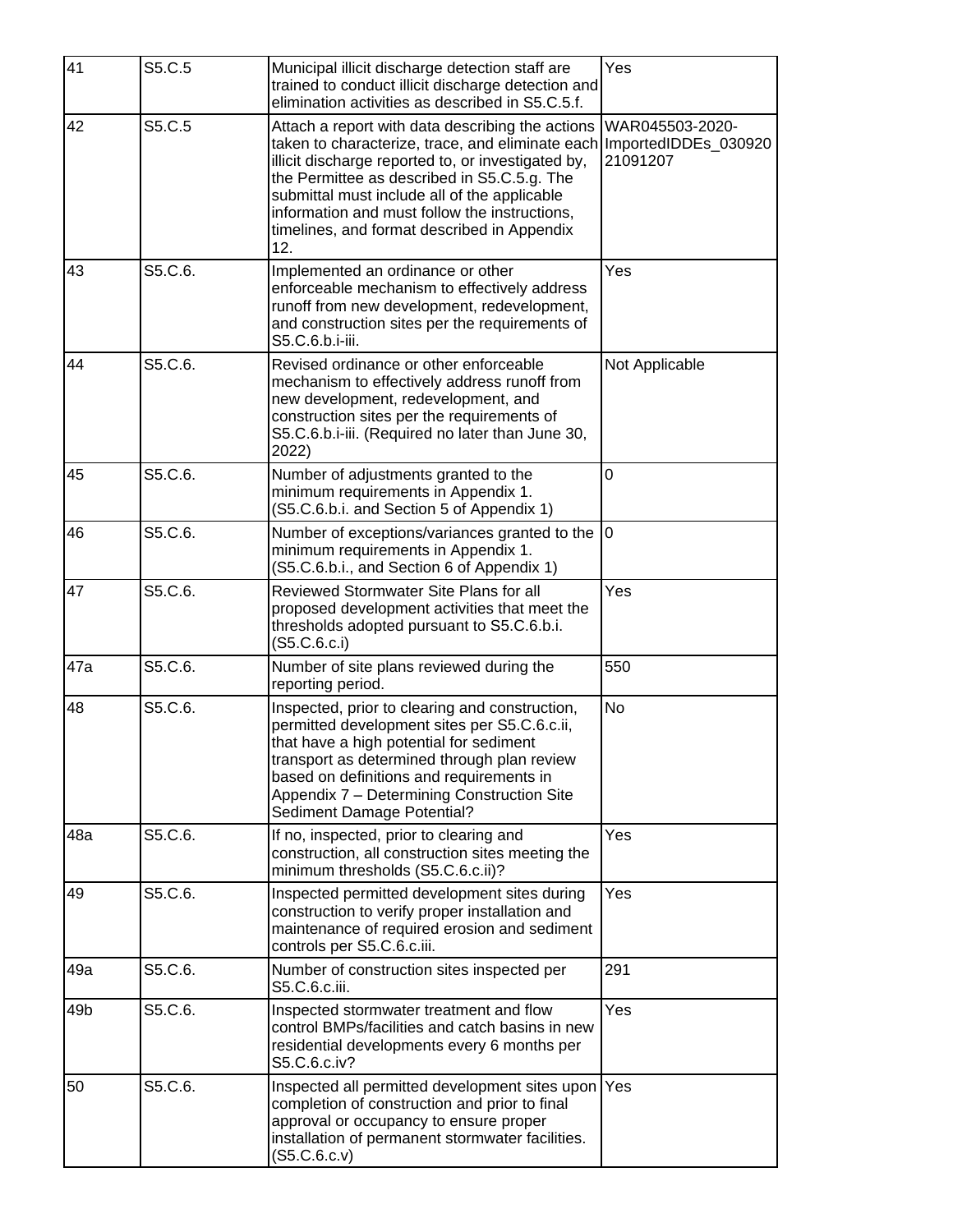| 51  | S5.C.6. | Verified a maintenance plan is completed and<br>responsibility for maintenance is assigned for<br>projects prior to final approval and occupancy<br>being granted. (S5.C.6.c.v)                                                                                                                                  | Yes                                                      |
|-----|---------|------------------------------------------------------------------------------------------------------------------------------------------------------------------------------------------------------------------------------------------------------------------------------------------------------------------|----------------------------------------------------------|
| 52  | S5.C.6. | Number of enforcement actions taken during<br>the reporting period (based on construction<br>phase inspections at new development and<br>redevelopment projects). (S5.C.6.c.ii-iv)<br>(S5.C.7.c.viii)                                                                                                            | $\overline{2}$                                           |
| 53  | S5.C.6. | Achieved at least 80% of scheduled<br>construction-related inspections. (S5.C.6.c.vi)                                                                                                                                                                                                                            | Yes                                                      |
| 54  | S5.C.6. | Made Ecology's Notice of Intent for<br>Construction Activity and Notice of Intent for<br>Industrial Activity available to representatives<br>of proposed new development and<br>redevelopment? (S5.C.6.d)                                                                                                        | Yes                                                      |
| 55  | S5.C.6. | All staff whose primary job duties are<br>implementing the program to control<br>stormwater runoff from new development,<br>redevelopment, and construction sites<br>including permitting, plan review, construction<br>site inspections, and enforcement are trained<br>to conduct these activities? (S5.C.6.e) | Yes                                                      |
| 56  | S5.C.7. | Implemented maintenance standards that are<br>as protective, or more protective, of facility<br>function than those specified in the Stormwater<br>Management Manual for Western Washington<br>or a Phase I program approved by Ecology per<br>S5.C.7.a.?                                                        | Yes                                                      |
| 57  | S5.C.7. | Updated maintenance standards specified in<br>Stormwater Management Manual for Western<br>Washington per S5.C.7.a? (Required no later<br>than June 30, 2022)                                                                                                                                                     | Not Applicable                                           |
| 58  | S5.C.7. | Applied a maintenance standard for a facility or No<br>facilities which do not have maintenance<br>standards specified in the Stormwater<br>Management Manual for Western Washington?<br>If so, note in the Comments field what kinds of<br>facilities are covered by this alternative<br>standard. (S5.C.7.a)   |                                                          |
| 59  | S5.C.7. | Verified that maintenance was performed per<br>the schedule in S5.C.7.a.ii when an inspection<br>identified an exceedance of the maintenance<br>standard.                                                                                                                                                        | Yes                                                      |
| 59a | S5.C.7. | Attach documentation of maintenance time<br>frame exceedances that were beyond the<br>Permittee's control.                                                                                                                                                                                                       | Q59a Exceedance of<br>Maintenance_59a_0303<br>2021163051 |
| 60  | S5.C.7. | Implemented an ordinance or other<br>enforceable mechanisms to verify long-term<br>operation and maintenance of stormwater<br>treatment and flow control BMPs/facilities<br>regulated by the permittee per (S5.C.7.b.i (a))?                                                                                     | Yes                                                      |
| 61  | S5.C.7. | Annually inspected stormwater treatment and<br>flow control BMPs/facilities regulated by the<br>Permittee per S5.C.7.b.i(b)                                                                                                                                                                                      | Yes                                                      |
| 61a | S5.C.7. | If using reduced inspection frequency for the<br>first time during this permit cycle, attach<br>documentation per S5.C.7.b.i (b)                                                                                                                                                                                 | Not Applicable                                           |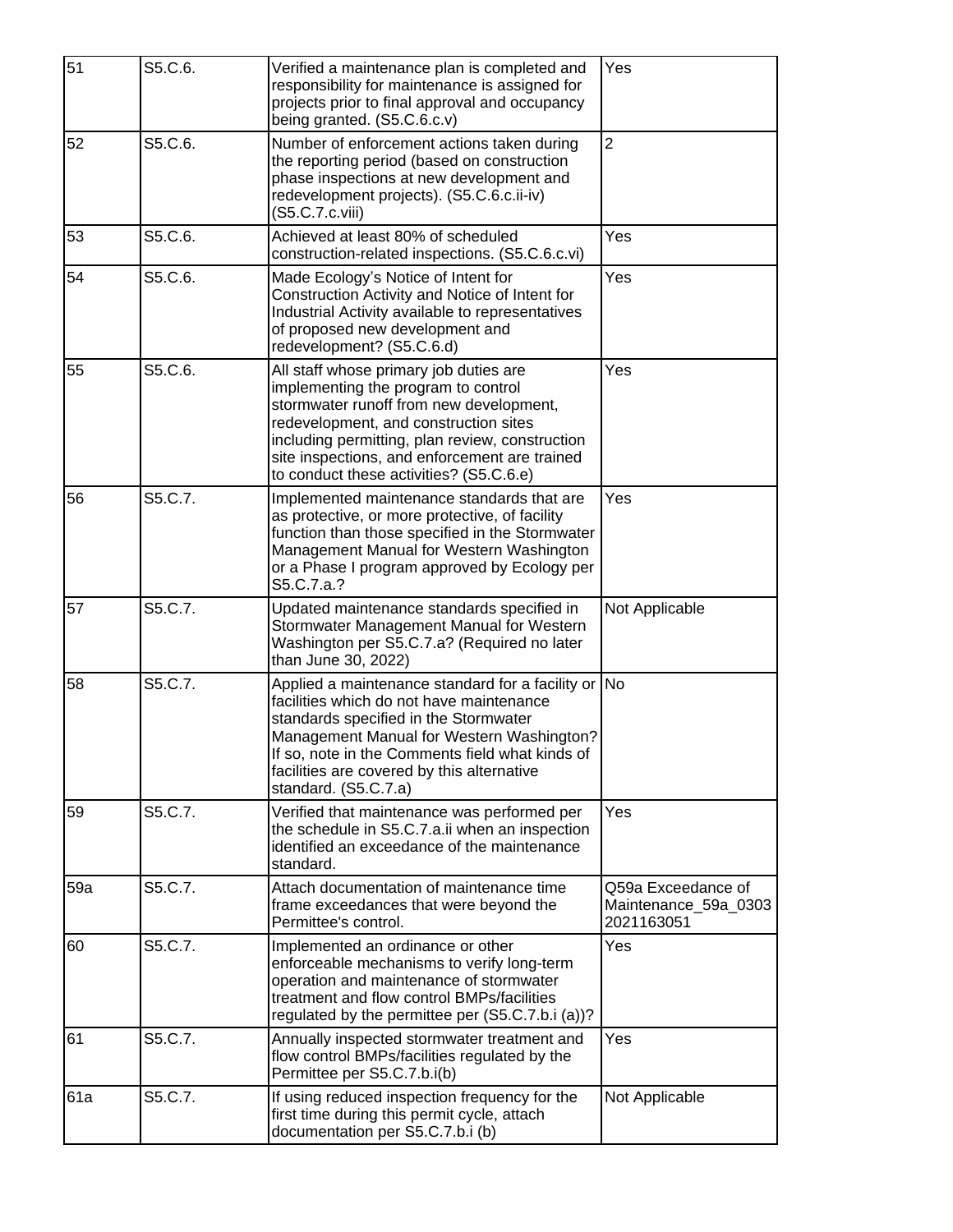| 62  | S5.C.7. | Achieved at least 80% of scheduled<br>inspections to verify adequate long-term O&M.<br>(S5.C.7.b.ii)                                                                                                                                                                                                                                                                                | Yes            |
|-----|---------|-------------------------------------------------------------------------------------------------------------------------------------------------------------------------------------------------------------------------------------------------------------------------------------------------------------------------------------------------------------------------------------|----------------|
| 63  | S5.C.7. | Annually inspected all municipally owned or<br>operated permanent stormwater treatment and<br>flow control BMPs/facilities. (S5.C.7.c.i)                                                                                                                                                                                                                                            | Yes            |
| 63a | S5.C.7. | Number of known municipally owned or<br>operated stormwater treatment and flow control<br>BMPs/facilities. (S5.C.7.c.i)                                                                                                                                                                                                                                                             | 165            |
| 63b | S5.C.7. | Number of facilities inspected during the<br>reporting period.                                                                                                                                                                                                                                                                                                                      | 165            |
| 63c | S5.C.7. | Number of facilities for which maintenance was<br>performed during the reporting period.                                                                                                                                                                                                                                                                                            | 90             |
| 64  | S5.C.7. | If using reduced inspection frequency for the<br>first time during this permit cycle, attach<br>documentation per S5.C.7.c.i.                                                                                                                                                                                                                                                       | Not Applicable |
| 65  | S5.C.7. | Conducted spot checks and inspections (if<br>necessary) of potentially damaged stormwater<br>facilities after major storms as per S5.C.7.c.ii.                                                                                                                                                                                                                                      | Yes            |
| 66  | S5.C.7. | Inspected municipally owned or operated catch<br>basins and inlets every two years or used an<br>alternative approach? Cleaned as needed?<br>(S.5.C.7.c.iii)                                                                                                                                                                                                                        | Yes            |
| 66a | S5.C.7. | Number of known catch basins?                                                                                                                                                                                                                                                                                                                                                       | 1823           |
| 66b | S5.C.7. | Number of catch basins inspected during the<br>reporting period?                                                                                                                                                                                                                                                                                                                    | 1003           |
| 66c | S5.C.7. | Number of catch basins cleaned during the<br>reporting period?                                                                                                                                                                                                                                                                                                                      | 263            |
| 67  | S5.C.7. | Attach documentation of alternative catch basin Not Applicable<br>cleaning approach, if used. (S5.C.7.c.iii.(a)-(c))                                                                                                                                                                                                                                                                |                |
| 68  | S5.C.7. | Implemented practices, policies and<br>procedures to reduce stormwater impacts<br>associated with runoff from all lands owned or<br>maintained by the Permittee, and road<br>maintenance activities under the functional<br>control of the Permittee. (S5.C.7.d)                                                                                                                    | Yes            |
| 69  | S5.C.7. | Documented practices, policies, and<br>procedures to reduce stormwater impacts<br>associated with runoff from all lands owned or<br>maintained by the Permittee, and road<br>maintenance activities under the functional<br>control of the Permittee. (S5.C.7.d - Required<br>by December 31, 2022)                                                                                 | Not Applicable |
| 70  | S5.C.7. | Implemented an ongoing training program for<br>Permittee employees whose primary<br>construction, operations or maintenance job<br>functions may impact stormwater quality.<br>(S5.C.7.e)                                                                                                                                                                                           | Yes            |
| 71  | S5.C.7. | Implemented a Stormwater Pollution<br>Prevention Plan (SWPPP) for all heavy<br>equipment maintenance or storage yards, and<br>material storage facilities owned or operated by<br>the Permittee in areas subject to this Permit<br>that are not required to have coverage under<br>an NPDES permit that covers stormwater<br>discharges associated with the activity.<br>(S5.C.7.f) | Yes            |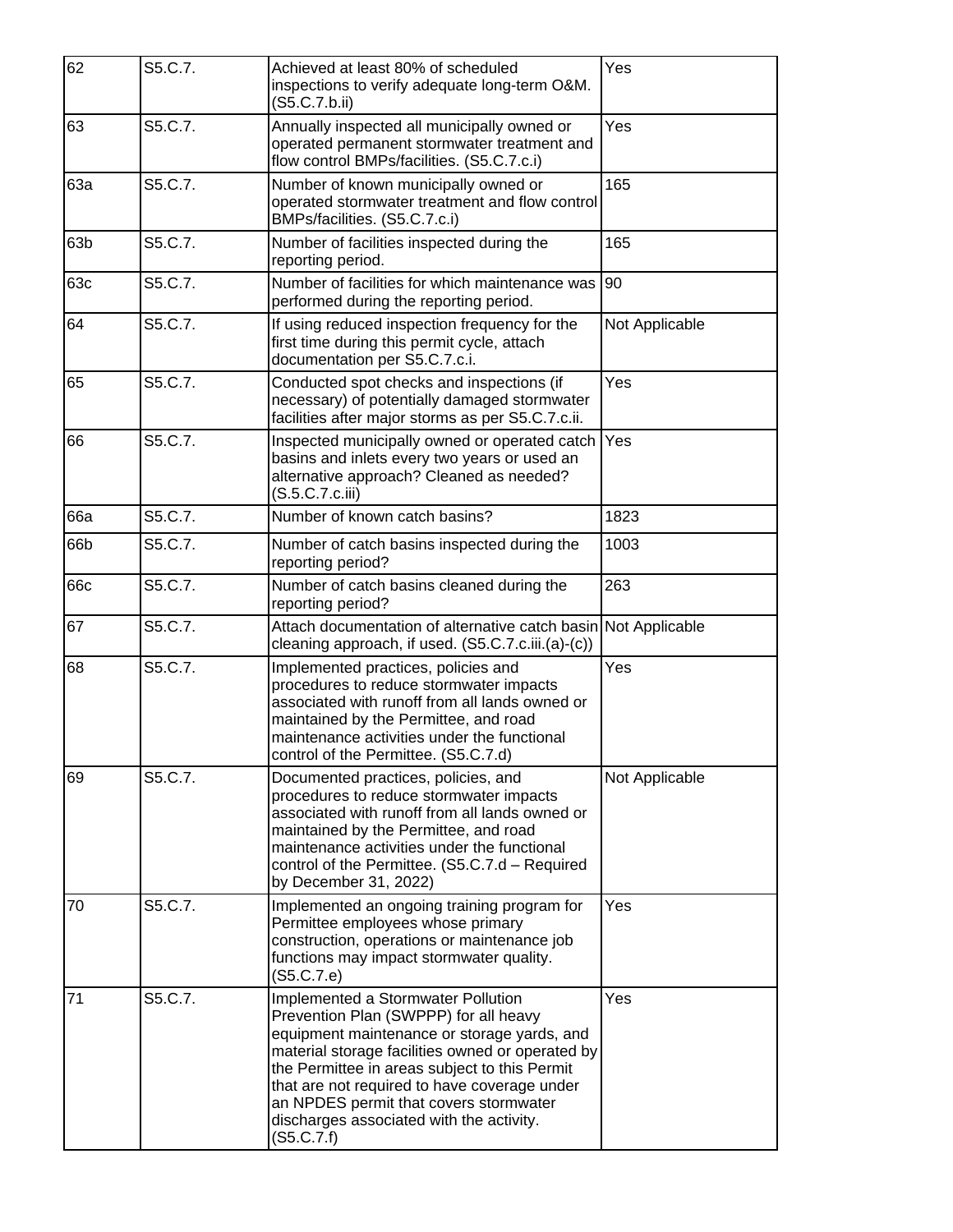| 72 | S5.C.7.        | Updated, if needed, SWPPPs according to<br>S5.C.7.f no later than December 31, 2022.                                                                                                                                                                   | Not Applicable                                             |
|----|----------------|--------------------------------------------------------------------------------------------------------------------------------------------------------------------------------------------------------------------------------------------------------|------------------------------------------------------------|
| 73 | S5.C.8         | Adopted ordinance(s), or other enforceable<br>documents, requiring the application of source<br>control BMPs for pollutant generating sources<br>associated with existing land uses and<br>activities per S.5.C.8.b.i. (Required by August<br>1, 2022) | Not Applicable                                             |
| 74 | S5.C.8         | Established an inventory per S5.C.8.b.ii.<br>(Required by August 1, 2022.)                                                                                                                                                                             | Not Applicable                                             |
| 75 | S5.C.8         | Implemented an inspection program<br>S5.C.8.b.iii (Required by January 1, 2023).                                                                                                                                                                       | Not Applicable                                             |
| 76 | S5.C.8         | Implemented a progressive enforcement policy<br>per S5.C.8.b.iv (Required by January 1, 2023).                                                                                                                                                         | Not Applicable                                             |
| 77 | S5.C.8         | Attach a summary of actions taken to<br>implement the source control program per<br>S5.C.8.b.iii and S5.C.8.b.iv.                                                                                                                                      | Not Applicable                                             |
| 78 | S5.C.8         | Attach a list of inspections, per S5.C.8.b.iii,<br>organized by the business category, noting the<br>amount of times each business was inspected,<br>and if enforcement actions were taken.                                                            | Not Applicable                                             |
| 79 | S5.C.8         | Implemented an ongoing source control<br>training program per S5.C.8.b.v?                                                                                                                                                                              | Not Applicable                                             |
| 80 | S7             | Complied with the Total Maximum Daily Load<br>(TMDL)-specific requirements identified in<br>Appendix 2. (S7.A)                                                                                                                                         | Yes                                                        |
| 81 | S7             | For TMDLs listed in Appendix 2: Attach a<br>summary of relevant SWMP and Appendix 2<br>activities to address the applicable TMDL<br>parameter(s). (S7.A)                                                                                               | 2020 TMDL Actions for<br>Q81<br>(S7._81_010620211606<br>52 |
| 82 | S <sub>8</sub> | Submitted payment for cost-sharing for<br>Stormwater Action Monitoring (SAM) status<br>and trends monitoring no later than December<br>1, 2019 (S8.A.1); and no later than August 15<br>of each subsequent year? (S8.A.2.a.)                           | Yes                                                        |
| 84 | S <sub>8</sub> | Submitted payment for cost-sharing for SAM<br>effectiveness and source identification studies<br>no later than December 1, 2019 (S8.B.1); and<br>no later than August 15 of each subsequent<br>year (S8.B.2.a or S8.B.2.c)?                            | Yes                                                        |
| 86 | S <sub>8</sub> | If conducting stormwater discharge monitoring<br>in accordance with S8.C.1, submitted a QAPP<br>to Ecology no later than February 1, 2020?<br>(S8.C.1.b and Appendix 9)                                                                                | Not Applicable                                             |
| 87 | S <sub>8</sub> | If conducting stormwater discharge monitoring<br>in accordance with S8.C.1, attach a data and<br>analysis report per S8.C.1. and Appendix 9.<br>(Due annually beginning March 31, 2021.)                                                               | Not Applicable                                             |
| 88 | G3             | Notified Ecology in accordance with G3 of any<br>discharge into or from the Permittees MS4<br>which could constitute a threat to human<br>health, welfare or the environment. (G3)                                                                     | Yes                                                        |
| 89 | G3             | Took appropriate action to correct or minimize<br>the threat to human health, welfare, and/or the<br>environment per G3.A.                                                                                                                             | Yes                                                        |